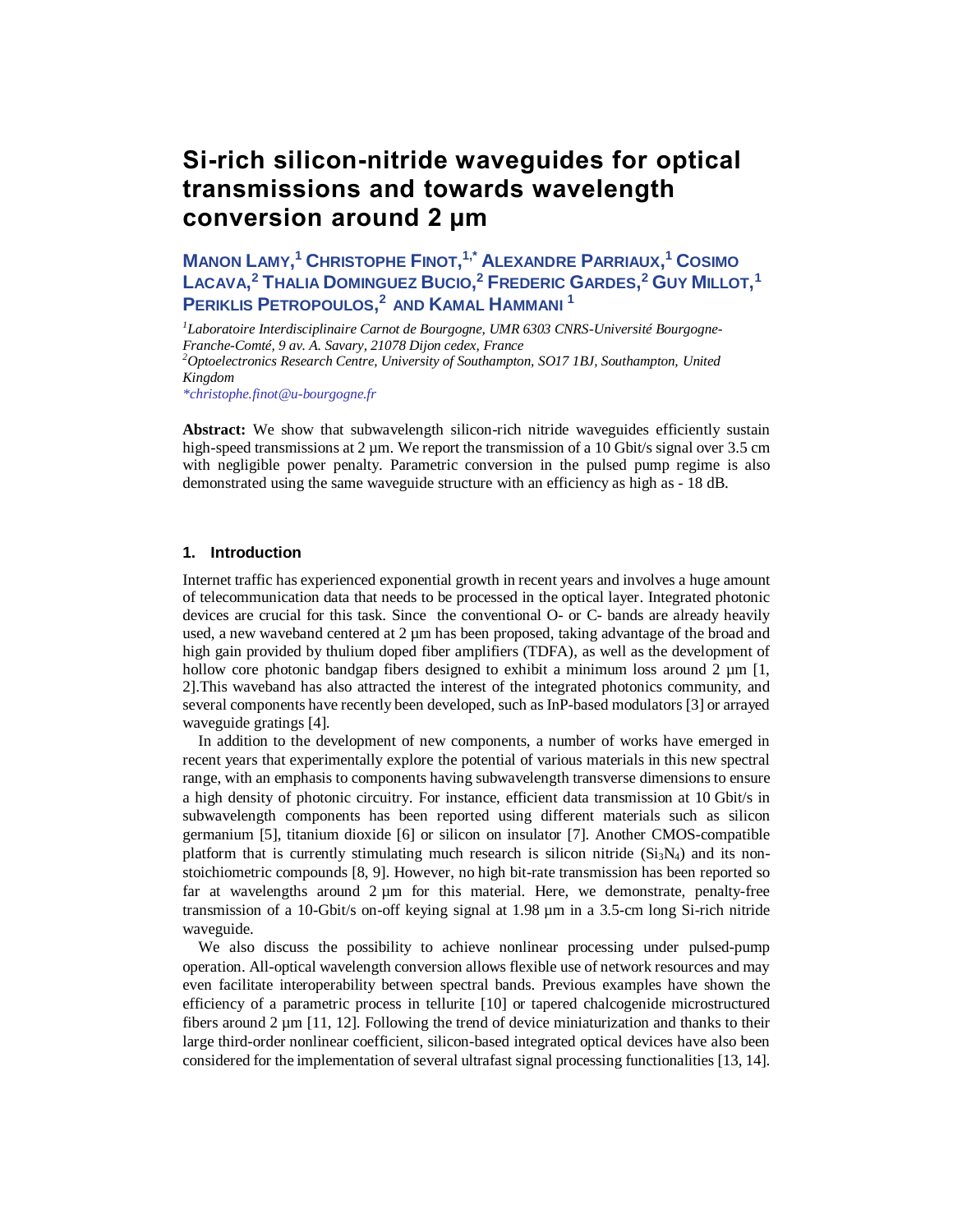Experimental demonstrations in silicon around 2  $\mu$ m have also been reported with either picosecond [15, 16] or continuous wave pumping [7, 17-19]. Silicon nitride is a silicon-based compound that is currently the subject of many efforts [20, 21] thanks to a very low level of optical losses and the absence of two-photon absorption in the near infrared. To overcome the limited nonlinearity of stoichiometric silicon nitride, Si-rich silicon nitride (SRN) has been studied [22, 23] and wavelength conversion [24-26] as well as spectral broadening [27, 28] have been successfully demonstrated in the C-band. Here, we show that the same structure as the one used in the transmission experiments is also suitable for parametric wavelength conversion in the 2-µm range, and reveal a conversion efficiency up to - 20 dB for pulsed operation.

Our article is organized as follows. We first present the design and fabrication of the component with an emphasis on the modal properties of the waveguide. We then cover the setups used for the experimental demonstrations carried out around  $2 \mu m$ . After having established that error-free high-speed transmission can be achieved, we end by discussing the wavelength conversion observed in these waveguides.

## **2. Waveguide design and fabrication**

The compact integrated planar waveguides used in this work are fabricated based on a rigorous development campaign, detailed in [29] and [30]. A schematic of the waveguide cross section is shown in Fig. 1(a). A 300 nm thick layer of silicon-rich silicon nitride was deposited on a thermally oxidized silicon wafer with a  $SiO<sub>2</sub>$  thickness of 2  $\mu$ m. The Inductive Coupled Plasma (ICP) etching technique was used to pattern the waveguides into the silicon-rich silicon nitride layer, followed by the deposition of a protective  $1 \mu$ m-thick SiO<sub>2</sub> cladding layer. The photonic chip included a set of 3 cm- long waveguides with various widths ranging from 1.4 µm up to  $2.2 \mu m$ .



Fig. 1. (a) Structure of the waveguides under investigation (1.8 µm width).(b) Ellipsometric recording and Sellmeier fit.

Use of a commercial finite difference eigenmode solver enabled us to simulate the modal content of the waveguide. We assumed an index value of  $n_{SiO2} = 1.438$  for the SiO<sub>2</sub> layer and  $n_{SRN}$  = 2.528 for the SRN at 2  $\mu$ m in these simulations (the latter being the value extrapolated from a Sellmeier fit of the experimental ellipsometric values shown in Fig. 1(b)). The devices under test are not single-mode around  $2 \mu$ m. They can indeed sustain the propagation of at least the fundamental TE and TM modes. Owing to the rectangular symmetry of the waveguides, the properties of those two propagation modes differ significantly from one another, as illustrated in Fig. 2 for the case of a width of 1.8 µm, where effective indices of 1.937 and 1.60 are obtained for the two fundamental modes. Whereas the TE mode is highly confined within the SRN waveguide core (65%), the TM mode is much more delocalized (31%), so that a non-negligible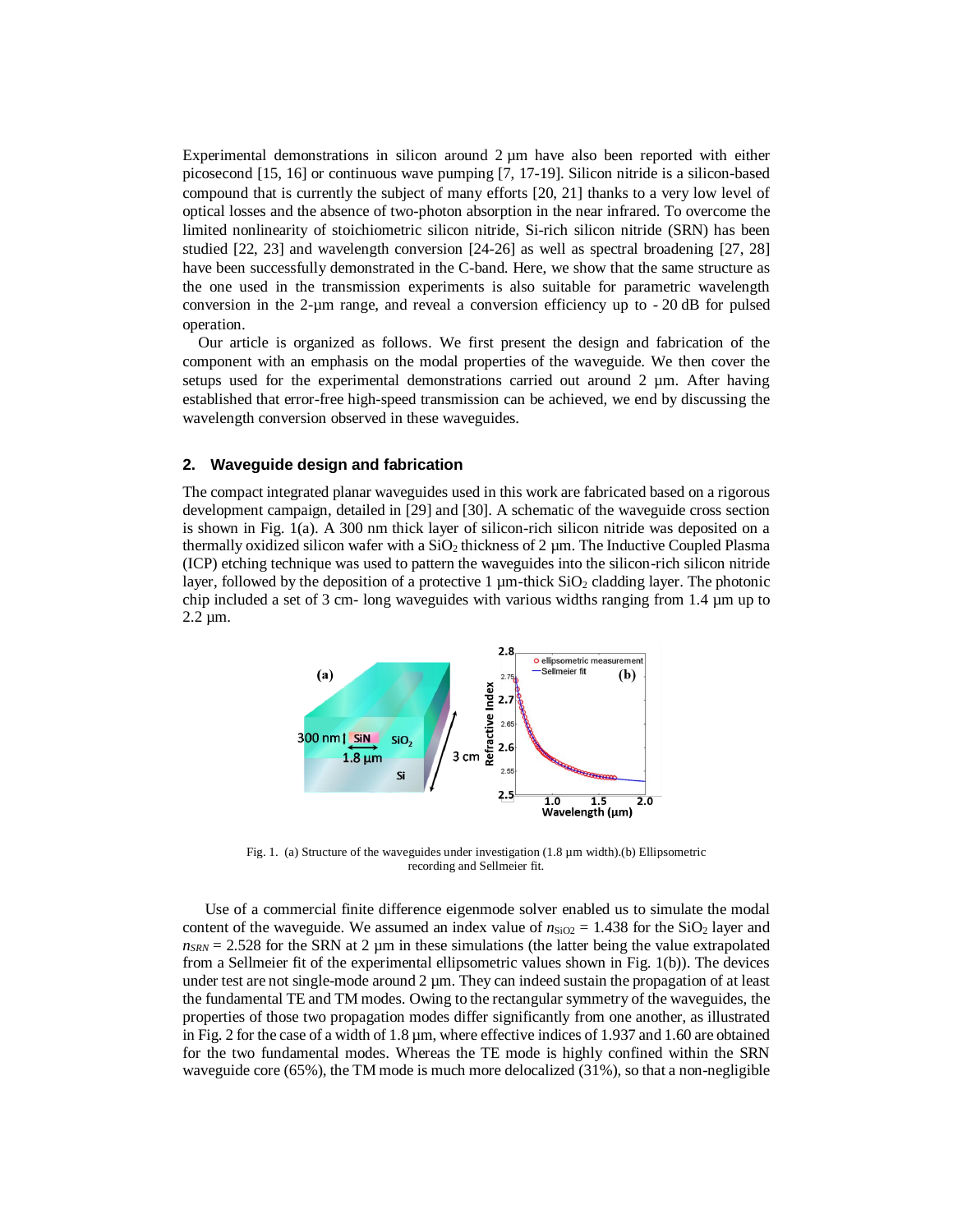part of the field propagates in the  $SiO<sub>2</sub>$  cladding. The difference in the field confinement is also reflected in the value of the effective area that is estimated as  $0.86 \mu m^2$  and  $4.75 \mu m^2$  for the TE and TM modes, respectively. Taking into account a nonlinear refractive index *n<sup>2</sup>* of 2.6 x  $10^{-20}$  m<sup>2</sup>/W and  $1.8 \times 10^{-18}$  m<sup>2</sup>/W for SiO<sub>2</sub> and SRN respectively, this leads to a nonlinear Kerr coefficient  $\gamma = 2 \pi n_2 / \lambda A_{\text{eff}}$  of 6.56 W<sup>-1</sup>.m<sup>-1</sup> and 1.2 W<sup>-1</sup>.m<sup>-1</sup> for the TE and TM mode, respectively. Even though these nonlinear coefficients remain well below the record values that can be achieved with Si or more recently with AlGaAs [31], they are however more than one order of magnitude above the results achieved in stoichiometric  $Si<sub>3</sub>N<sub>4</sub>$ .



Fig. 2. Examples of the power distribution of the fundamental **(a)** TE-mode and **(b)** TM-mode. Results from numerical simulations of a waveguide having a width of 1.8 µm.

It is noted that dispersion is another important parameter of a wavelength converting nonlinear device, and should ideally be slightly anomalous at the wavelengths of interest. However, we have not attempted to optimize the design of the waveguides for efficient dispersion management, so that the dispersion is mainly imposed by the strongly normal dispersion of the material. At  $2 \mu m$ , the dispersion coefficient is therefore evaluated to be around -593 ps/nm/km and -3210 ps/nm/km for the TE and TM modes respectively for a 1.8 µm wide waveguide. These dispersion values varied only moderately (within 5 %) in the range of waveguides we had available.

#### **3. Experimental setup**

Light coupling in the waveguide was achieved through butt-coupling assisted with lensed fibers. Due to the high birefringence of the waveguide, the input polarization will highly impact the coupling efficiency. Therefore, polarization controllers (PC) were used to excite the waveguide with either a TE or TM input field. The difference in loss between the two polarizations was found to be around 10 dB, with the TM mode exhibiting the higher losses. Subsequently, launching into the TE mode, we tested waveguides of different widths and found that the total fiber-to-fiber transmission (including coupling loss and linear propagation losses of the waveguide) was rather constant around 20 dB for widths between 1.6 and 2.2  $\mu$ m.

In order to demonstrate the suitability of the SRN device for 2-µm optical communications, we have implemented the experimental setup depicted in Fig. 3(a), similar to the one used in [7] and based on commercially available 2-µm devices. The transmitter (TX) was based on an intensity modulated laser diode centered at 1980 nm, coupled to a Niobate-Lithium intensity modulator (IM). The Non-Return-to-Zero On-Off-Keying signal under test was a  $2^{31}$ -1 pseudorandom bit sequence (PRBS) at 10 Gbit/s. Then a first thulium doped fiber amplifier (TDFA) was used to boost the signal before injection into the waveguide. The receiver (RX) was based on a second TDFA. This TDFA was set to work at constant gain. Therefore, a variable optical attenuator was employed at the TDFA output ensuring that the photodiode was operating at a constant power level. An optical bandpass filter (OBPF, 0.64 nm bandwidth) was also inserted at the output of the system in order to limit the accumulation of amplified spontaneous emission from the TDFAs. The optical signal was finally detected with a photodiode (PD) with an electrical bandwidth of 12.5 GHz. An optical spectrum analyzer (OSA) was used to evaluate the optical signal to noise ratio (OSNR) controlled thanks to the first variable optical attenuator.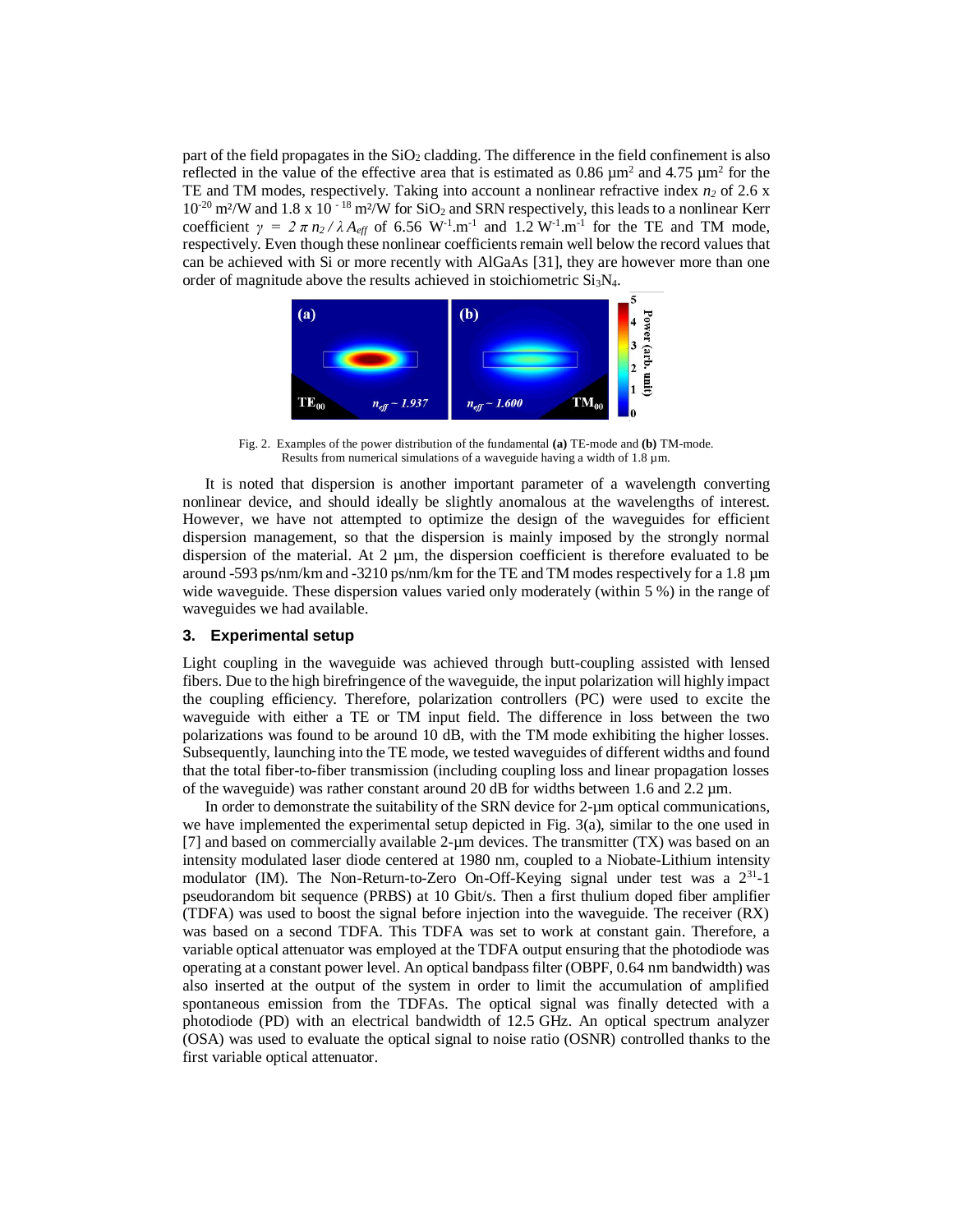

Fig. 3. Experimental setups used for (a) 10-Gbit/s transmissions, (b) wavelength conversion.

A second objective of our experiments was to evaluate the potential of the SRN waveguides for wavelength conversion applications. Details of the setup for this experiment are provided in Fig. 3(b). A CW laser tunable between 1965 and 1985 nm was used to generate a signal wave, while the pump beam was kept constant at 1981 nm. By means of an intensity modulator driven by an electrical pulse pattern generator (PPG), we were able to study the wavelength conversion process in pulsed pump regime with a typical pulse duration of 100 ps. The delay between two consecutive pulses could be adjusted from 200 ps to 1.6 ns, corresponding to repetition rates between 625 MHz and 5 GHz. The pump and signal waves were combined using a 99/1 coupler before being simultaneously amplified by a TDFA. Two polarization controllers were used to ensure that the pump and signal are launched into the TE mode. The optical power at the waveguide input was adjusted with a variable attenuator and monitored by a power meter. At the output of the system, an OSA was used to evaluate the conversion efficiency (CE), defined here as the ratio between the output powers of the signal and idler waves.

# **4. Data transmission at 2 µm**

We have summarized the results obtained from the 10-Gbit/s transmission at  $2 \mu m$  in Fig. 4. The transmission used the TE mode of propagation and the typical average power injected to the waveguide was of the order of 1 mW. Eye-diagrams are provided for the back-to-back measurement (panel (a)) as well as at the output of the waveguides with widths 1.6, 1.8 and 2 µm (panels (b)). In all cases, widely open eyes were obtained, indicating that the inclusion of the waveguides under test did not induce any major impairments on the transmission.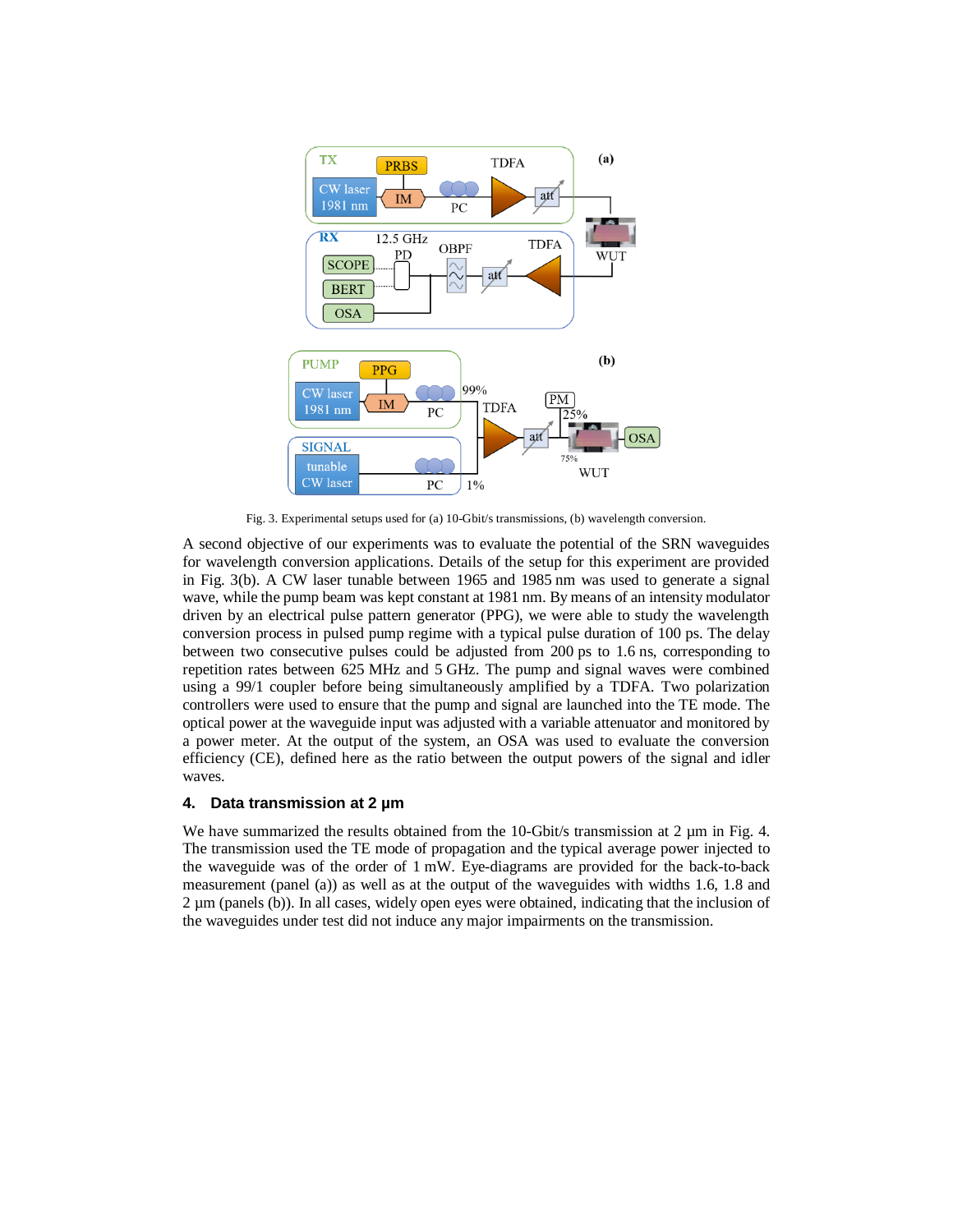

Fig. 4. (a) 10-Gbit/s eye diagram recorded in the back-to-back configuration compared to eye diagrams recorded after propagation in a 3-cm long waveguide (b). (c) Bit-error-rate measurements (BER) as a function of OSNR. Red circles are for back-to-back. Subplots correspond to results for the waveguides with a width of  $1.6 \,\mu$ m (subplots 1),  $1.8 \,\mu$ m (subplots 2) and  $2 \mu$ m (subplots 3).

The quality of the 10-Gbit/s transmitted signal was quantitatively assessed through systematic measurements of the bit-error-rate as a function of the OSNR at the receiver. Results for the three waveguides under study are plotted in panels (c) and compared to the back-to-back (B2B) configuration. In all cases, BERs well below  $10^{-9}$  were measured and no significant penalty was observed after transmission through the waveguide, confirming that SRN waveguides are perfectly suited for high-speed communications at 2  $\mu$ m.

#### **5. Wavelength conversion at 2 µm**

We next study the wavelength conversion process. Three examples of wavelength conversion achieved for different wavelength detunings are shown in Fig. 5(a) for an estimated average input pump power of 15 dBm launched in the TE mode of the 1.8 µm wide waveguide. This corresponds to a peak power of the pulsed pump of almost 330 mW. Note that we have checked that the TM mode does not allow an efficient conversion.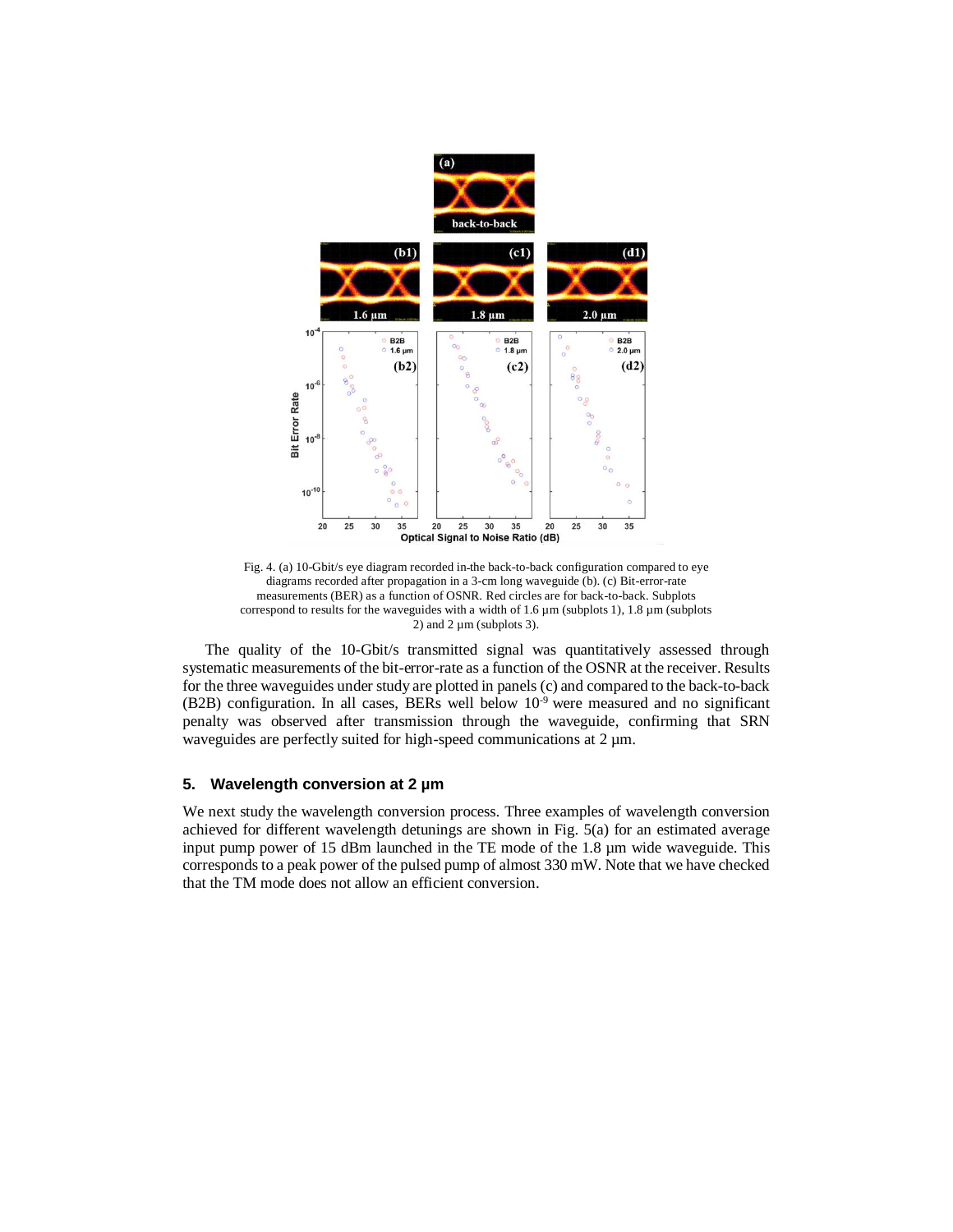

Fig. 5. (a) Wavelength conversion achieved in the  $1.8 \mu m$  wide component for a signal detuned by 1.1, 2.5 and 3.3 nm (blue, yellow and red curves respectively). The black line is the pump spectrum. (b) Evolution of the conversion efficiency as a function of the signal wavelength. Results were recorded for 1.6, 1.8 and 2  $\mu$ m width samples (red diamond, yellow square and blue circle respectively). Results achieved in pulsed regime with a peak power of 330 mW.

A more exhaustive study is reported in Fig. 5(b) showing an efficient conversion process of the idler wave detuned up to 3.3 nm from the pump. The moderate bandwidth achieved here denotes that, as expected, the pump lies in the strongly normal regime of dispersion. We also checked waveguides of 1.6 and 2.0  $\mu$ m, which showed a rather similar level of performance, and conclude that the dispersion and nonlinear coefficients remain quite constant for this range of widths.



Fig. 6. Evolution of the conversion efficiency versus peak power of the pulsed signal for a converted wavelength of 1982.2 nm (red circles for a first series and blue circles for a second series), solid-line depicts for a logarithmic fit while the green dashed lines is for the analytic values. These results are obtained for the TE configuration launched in the 1.8 µm width waveguide.

Finally, we have also tested the conversion efficiency with respect to the input peak power of the pulsed pump. Results of two sets of measurements recorded for a signal wavelength of 1982.2 nm are summarized in Fig. 6 and show that conversion efficiencies close to -18 dB can be achieved for a peak-power reaching around 460 mW. The conversion efficiency of the degenerate four wave mixing increases monotonously with launched power. It scales as *P<sup>P</sup>* 1.93 which is in agreement with the expected exponent 2. However, there is a 2-dB discrepancy on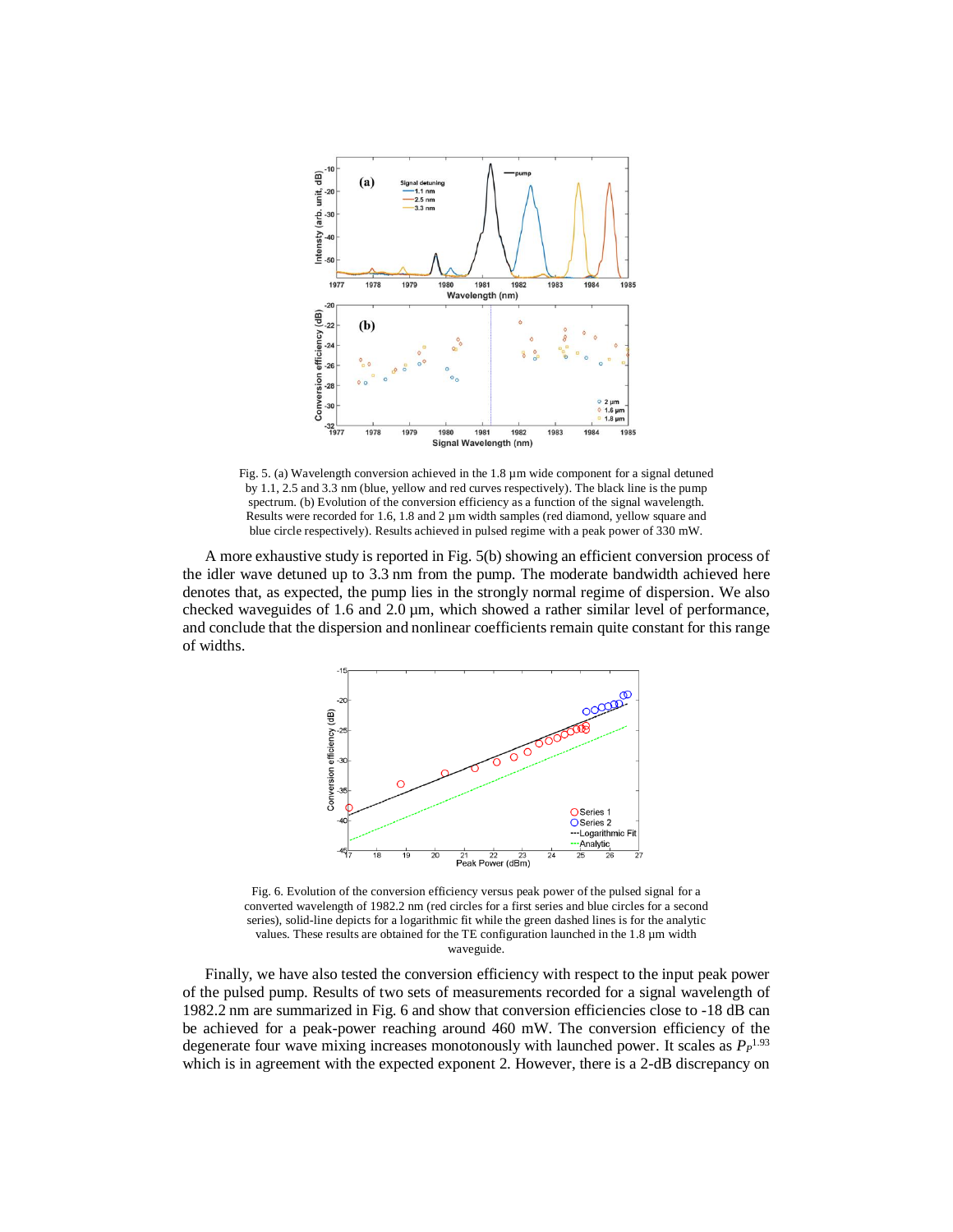the peak power with the analytic model developed in Ref. [32]. This can be explained either by an underestimation of the coupled peak power since the propagation losses are not accurately known (estimated to 2dB/cm) or by an underestimation of the nonlinear index of the material at this wavelength. Indeed, at 2 µm, it is well known that the silicon nonlinear index increases, therefore the silicon rich silicon nitride might evolve similarly [33, 34].

## **6. Conclusion**

To conclude, we demonstrated that subwavelength SRN waveguides can sustain error-free transmission of high-speed telecom signals around  $2 \mu$ m on device lengths up to 3.5 cm without any significant penalty. We have also shown that the same nonlinear photonic chip is suitable for frequency conversion process with a conversion efficiency up to -18 dB when operating in pulsed regime and in the TE mode. Note that given the moderate level of maturity of the various 2-µm components that are available to date (e.g. too low extinction ratio for filters, amplifiers working only for input power higher than 1 mW, etc.), such characterization of telecommunication signals is not as straightforward as in the C-band. Consequently, it has not been possible to perform a wavelength conversion process on genuine encoded data and evaluate the quality of such a converted signal in the present study. However, both the errorfree transmission experiments as well as the wavelength conversion study confirm that the 2 µm spectral window is a relevant and promising alternative deserving further investigations in a near future, especially in the context of high speed optical processing based on low-cost and ultra-compact optical chips combined with electronic circuits. A particular point that deserves further attention is the optimization of the component design. Indeed, using a thicker layer of SRN should be a way to overcome the detrimental strong normal dispersion [25] as well as to increase the power launched in the TE mode which presents the highest nonlinearity. With such technologically feasible improvements, wavelength conversion of data encoded signal under CW operation should be realistically demonstrated in a near future.

# **Acknowledgments**

This work is financially supported by PARI PHOTCOM Région Bourgogne, by Carnot Arts Institute (PICASSO 2.0 project), by the Institut Universitaire de France, by FEDER-FSE Bourgogne 2014/2020 and by the the french "Investissements d'Avenir" program, project ISITE-BFC (contract ANR-15-IDEX-0003). The research work has benefited from the PICASSO experimental platform of the University of Burgundy. The waveguides were fabricated in the clean-room complex of the Zepler Institute, University of Southampton.

#### **References**

- 1. Garcia Gunning, F., et al., *Key Enabling Technologies for Optical Communications at 2000 nm.* Appl. Opt., 2018.
- 2. Zhang, H., et al., *100 Gbit/s WDM transmission at 2 µm: transmission studies in both low-loss hollow core photonic bandgap fiber and solid core fiber.* Opt. Express, 2015. **23**(4): p. 4946-4951.
- 3. Sadiq, M.U., et al., *10 Gb/s InP-based Mach-Zehnder modulator for operation at 2 μm wavelengths.* Opt. Express, 2015. **23**(9): p. 10905-10913.
- 4. Li, J., et al., *2µm Wavelength Grating Coupler, Bent Waveguide, and Tunable Microring on Silicon Photonic MPW.* IEEE Photon. Technol. Lett., 2018. **30**(5): p. 471-474.
- 5. Lamy, M., et al., *Ten gigabit per second optical transmissions at 1.98 µm in centimetre-long SiGe waveguides.* Electron. Lett., 2017. **53**(17): p. 1213-1214.
- 6. Lamy, M., et al., *10 Gbps data transmission in TiO2 waveguides at 2 um.* Appl. Sci., 2017. **7**: p. 631.
- 7. Lamy, M., et al., *Silicon Waveguides for High-Speed Optical Transmissions and Parametric Conversion Around 2 µm.* IEEE Photon. Technol. Lett., 2019. **31**(2): p. 165-168.
- 8. Philipp, H.T., et al., *Amorphous silicon rich silicon nitride optical waveguides for high density integrated optics.* Electron. Lett., 2004. **40**(7): p. 419-421.
- 9. Rahim, A., et al., *Expanding the Silicon Photonics Portfolio With Silicon Nitride Photonic Integrated Circuits.* J. Lightw. Technol., 2017. **35**(4): p. 639-649.